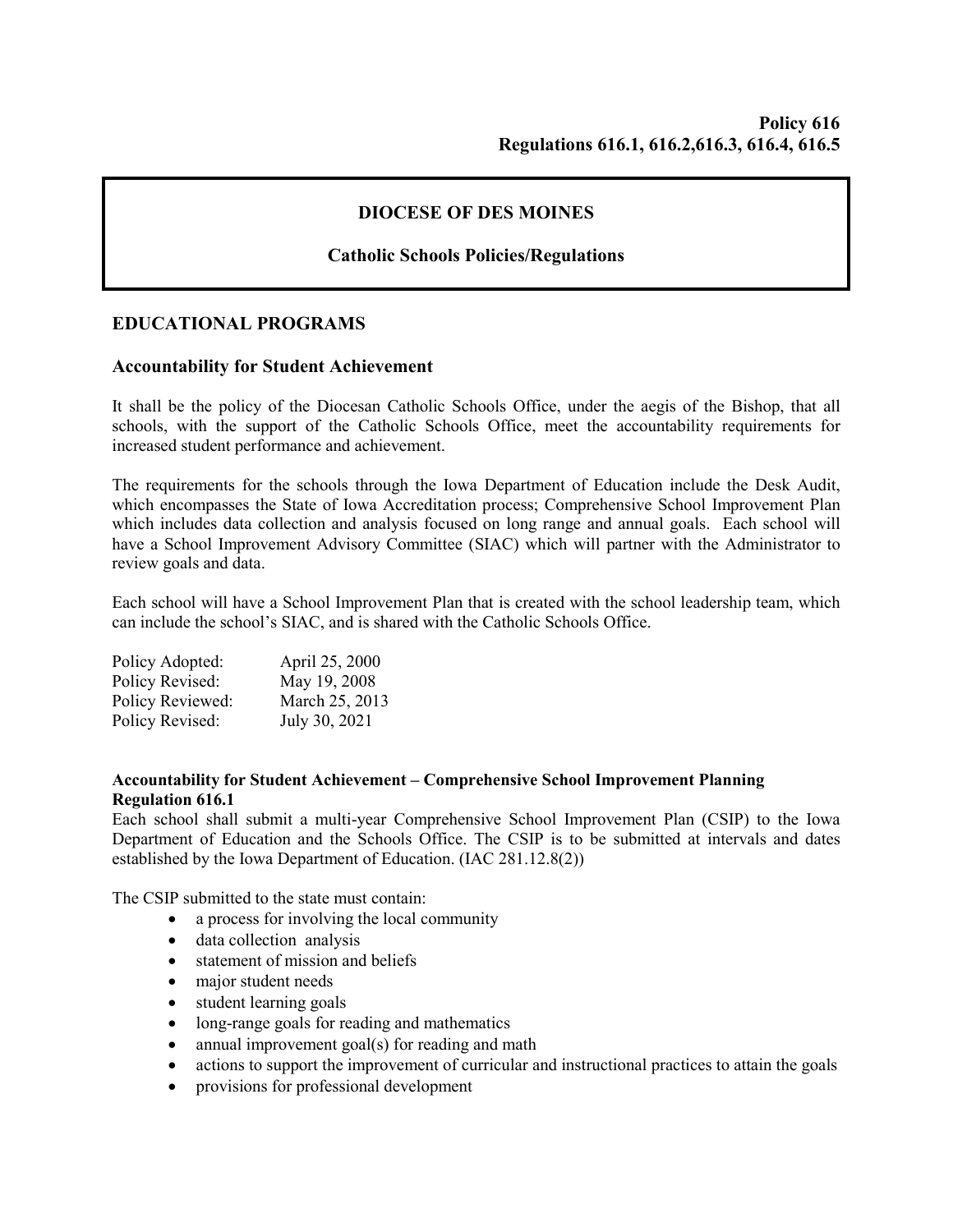Annually, each school within the Diocese of Des Moines will submit a School Improvement Plan (SIP) to the Catholic Schools Office. This plan will serve as a comprehensive review and planning document in the areas of Academics (to include Professional Development), Catholic Identity, Community Involvement, Finances, Facilities/Technology, and Enrollment Management.

Each year the Administrator will work with the Building Leadership Team (BLT) to review, evaluate, and revise (if needed) the SIP. The document will include goals developed through an analysis of data, action steps to meet the goals, and a timeline for accomplishment of goals. Each school's SIP will assist the Administrator in determining needed professional development, as well as cost, in meeting each goal area.

On an annual basis, the Administrator will share the SIP review, accomplishments, and any changes with the Catholic Schools Office.

| Regulation Adopted:        | April 25, 2000 |
|----------------------------|----------------|
| <b>Regulation Revised:</b> | March 25, 2013 |
|                            | July 30, 2021  |

### **Accountability for Student Achievement – Desk Audit Regulation 616.2**

All schools in the Diocese of Des Moines will complete the annual Desk Audit required by the Iowa Department of Education as a part of the accreditation requirements. The Catholic Schools Office will assist the schools in completing this report.

The Desk Audit is completed through the CASA application in the Iowa Education Portal. Requirements of this Desk Audit include board policies, schedules for the programming of the school, and information on enrollment and attendance information (for high school).

| Regulation Adopted:        | March 17, 2003 |
|----------------------------|----------------|
| <b>Regulation Revised:</b> | March 25, 2013 |
|                            | July 30, 2021  |

### **Accountability for Student Achievement – School Improvement Advisory Committee Regulation 616.3**

The administration of each school shall appoint members to the School Improvement Advisory Committee (SIAC). This Committee, under the leadership of the Administrator, shall be composed of persons who represent faculty and staff, parents, community members, and where and when appropriate, students. (For non-public schools, the community is considered to be members of the sponsoring parish(es). (IAC 281.12.8(1)(2))

The School Improvement Advisory Committee shall be charged to make recommendations to the local board of education/school board. Based on the data analysis, the SIAC shall make recommendations concerning:

- major educational needs of the students
- student learning goals
- long-range goals including state indicators that address reading, math and science achievement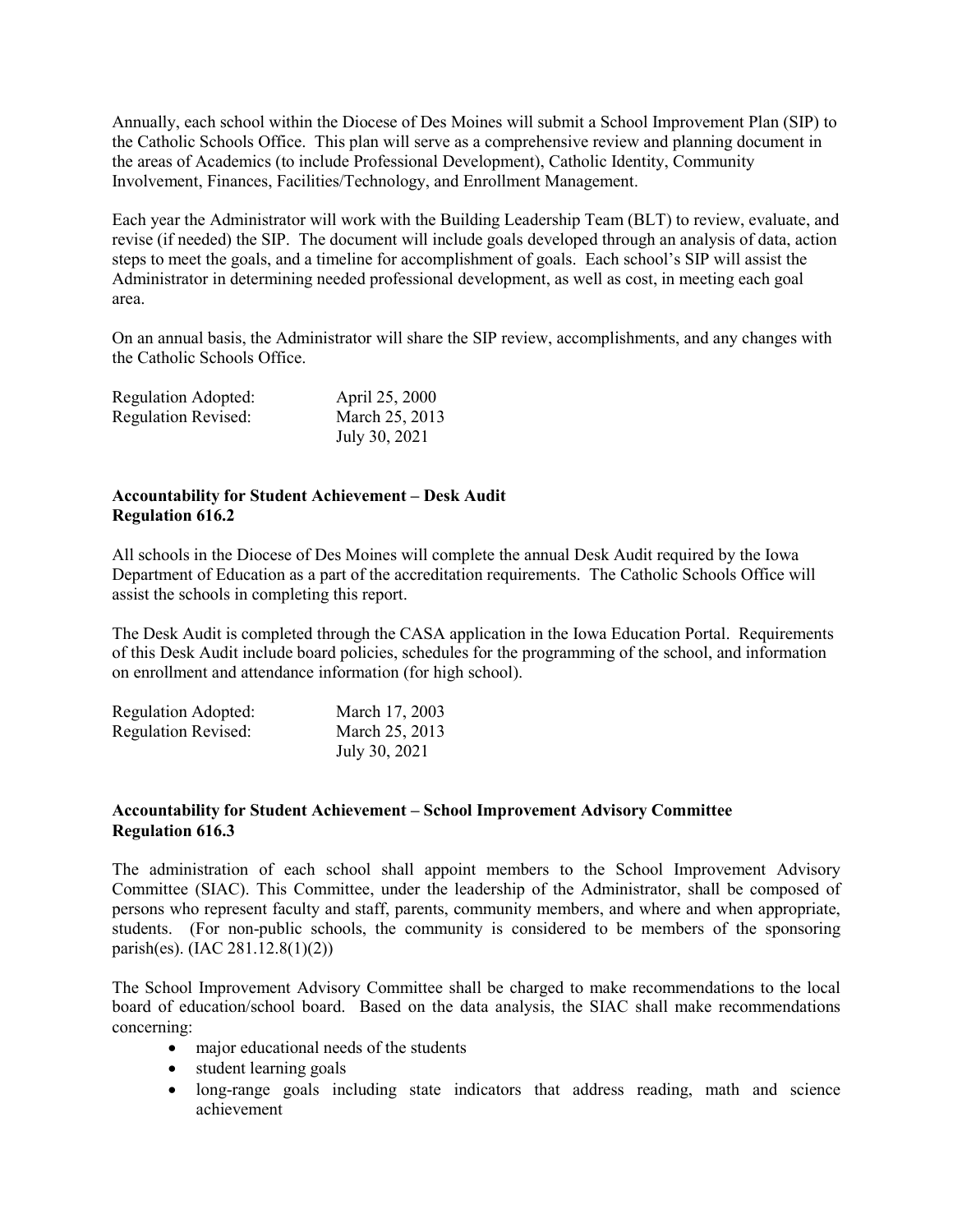• the wellness program

Annually, the SIAC shall also make recommendations to the local board with regard to:

- progress achieved with the annual improvement goals for state indicators that address reading, math and science
- progress achieved with other locally determined core indicators
- Success in meeting the goals of the wellness program

| Regulation Adopted:        | April 25, 2000 |
|----------------------------|----------------|
| <b>Regulation Revised:</b> | March 25, 2013 |
|                            | July 30, 2021  |

#### **Accountability for Student Achievement – Data Collection and Analysis Regulation 616.4**

In order for a School Improvement Plan (SIP) to be created, a needs assessment process is to be devised. Each school in the Diocese of Des Moines will establish a needs assessment process.

The Administrator of each school should conduct on-going and in-depth needs assessments. The Needs Assessment process will include, but is not limited to student assessments, review of data collected from parent, student, and community surveys, and other data including enrollment, financial, and faith formation programming.

 $(IAC 281.12.8(1))$ 

| Regulation Adopted:        | April 25, 2000 |
|----------------------------|----------------|
| <b>Regulation Revised:</b> | March 25, 2013 |
|                            | July 30, 2021  |

#### **Accountability for Student Achievement – School and Diocesan Wide Assessments Regulation 616.5**

Multiple assessment measures will be used to, not only determine student performance but also to create annual and long term goals.

The Iowa Statewide Assessment of Student Progress (ISASP) will be given in grades 3-11. Reading and Mathematics subtests will be given to all grades and Science will be given in grades 5, 8, and 10.

Students in the Diocese of Des Moines Catholic Schools will also be given the FASTBridge Reading Screener Assessment in grades K-5. Students in grades 6-8 will participate in the MAP Assessment. Both of these assessments will be given three times a year (Fall, Winter, Spring).

The testing of students using the Cognitive Abilities Test or a similar test may be given to students. This is a decision to be made by the Administrator and the use of these assessment should be shared with parents.

Students will also be assessed in their Faith Knowledge and Growth. The Assessment of Child's Religious Education (ACRE) will be used with students in grades 5 and 8.